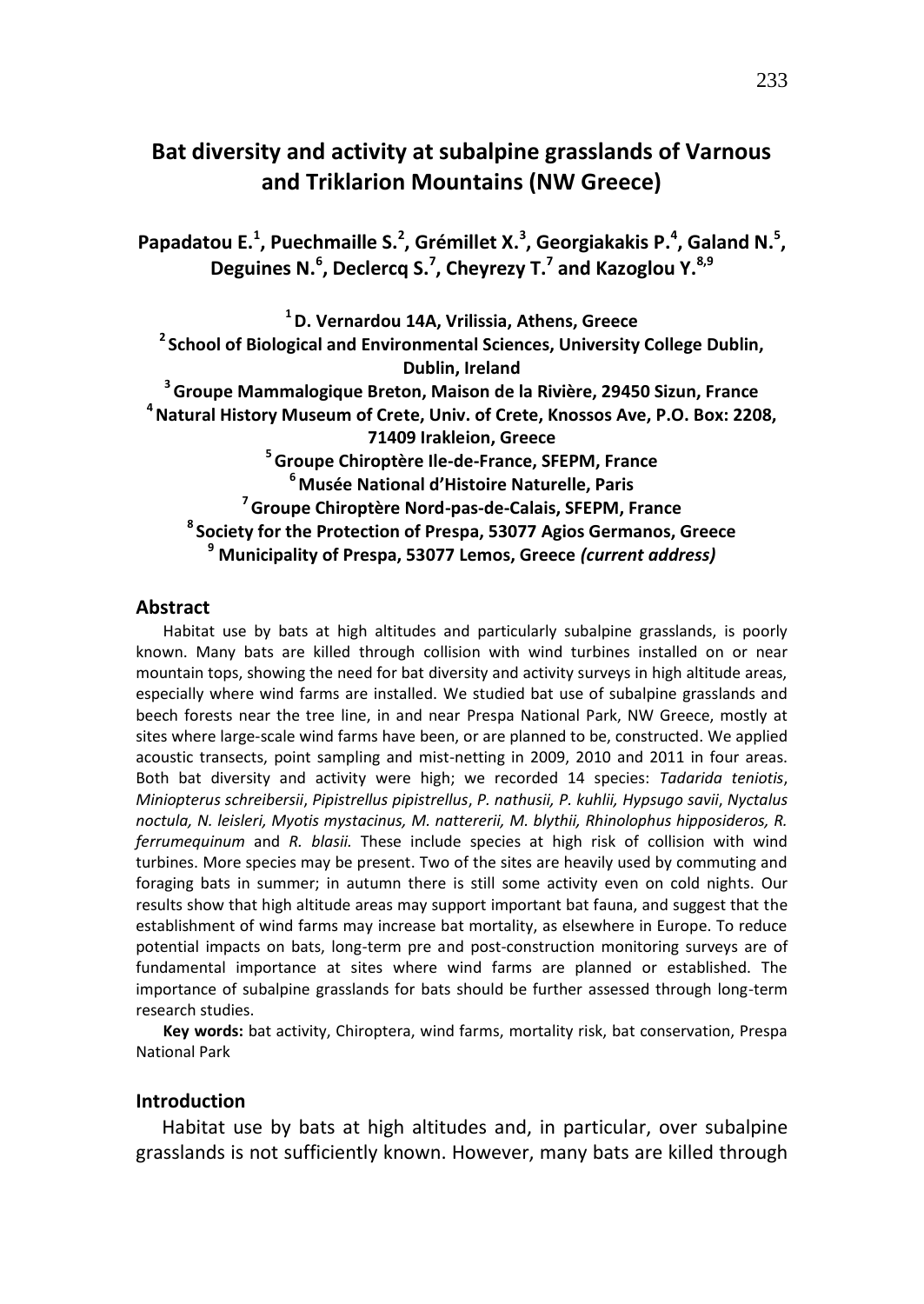collisions with wind turbines installed on or near mountain ridges (e.g. Rodrigues et al. 2008, Rydell et al. 2010, Georgiakakis and Papadatou 2011). This evidence clearly shows the necessity to survey bat diversity and activity in high altitude areas, especially in the south of Europe where there are many species rich areas, high mountain ranges and large-scale wind farms established or planned to be installed on several mountains (e.g. Georgiakakis and Papadatou 2011).

Greece is a largely mountainous country in Mediterranean Europe and among the richest in terms of bat diversity (Hanák et al. 2001). Although many wind farms are foreseen to be installed or are already operating on top of forested hills and mountain ridges, we know very little about the use of these areas by bats. A recent study revealed high bat mortality on mountain ridges of Thrace, NE Greece, where large scale wind farms have been operating since 2003 (Georgiakakis and Papadatou 2011).

The area of Prespa in NW Greece hosts a uniquely rich bat fauna (Grémillet et al. 2010, Papadatou et al. 2011) with 26 species recorded to date. These include bats capable of hunting in open spaces and well above ground, such as *Nyctalus* and *Pipistrellus* species (Dietz et al. 2009), and hence at high risk of collision with wind turbines. Many of these often cross mountain ridges and passes when commuting between roosting and foraging sites, and when they move seasonally (migrate).

We studied the use by bats of subalpine grasslands and beech (*Fagus sylvatica*) forests near the tree line at high altitudes (up to *ca.* 2000 m asl) in and near Prespa National Park (PNP), mostly where wind farms have been installed or are planned to be constructed. We specifically aimed to assess bat diversity and activity within and between seasons, as well as across years. We report preliminary results from 2009 (Galand et al. 2010) alongside results from 2010 and 2011, when some more sites were included in the survey.

## **Materials and methods**

*Study area.* The Prespa lakes' watershed is shared between Albania, the Former Yugoslav Republic of *Macedonia* (FYROM) and Greece. The Greek part includes two Natura 2000 sites (GR 1340001 and GR 1340003 respectively), which together constitute the PNP. The geomorphological character of the area is determined by two lakes (Fig. 1) and the surrounding mountain ranges: Mt Vrondero and Mt Devas in the west, Mt Triklarion/Sfika in the south and Mt Varnous in the east-northeast reaching altitudes of over 2000 m asl. We surveyed bat habitat use at the following mountainous and subalpine sites: Bella Voda, Mazi-Kirko and Moutsara (Mt.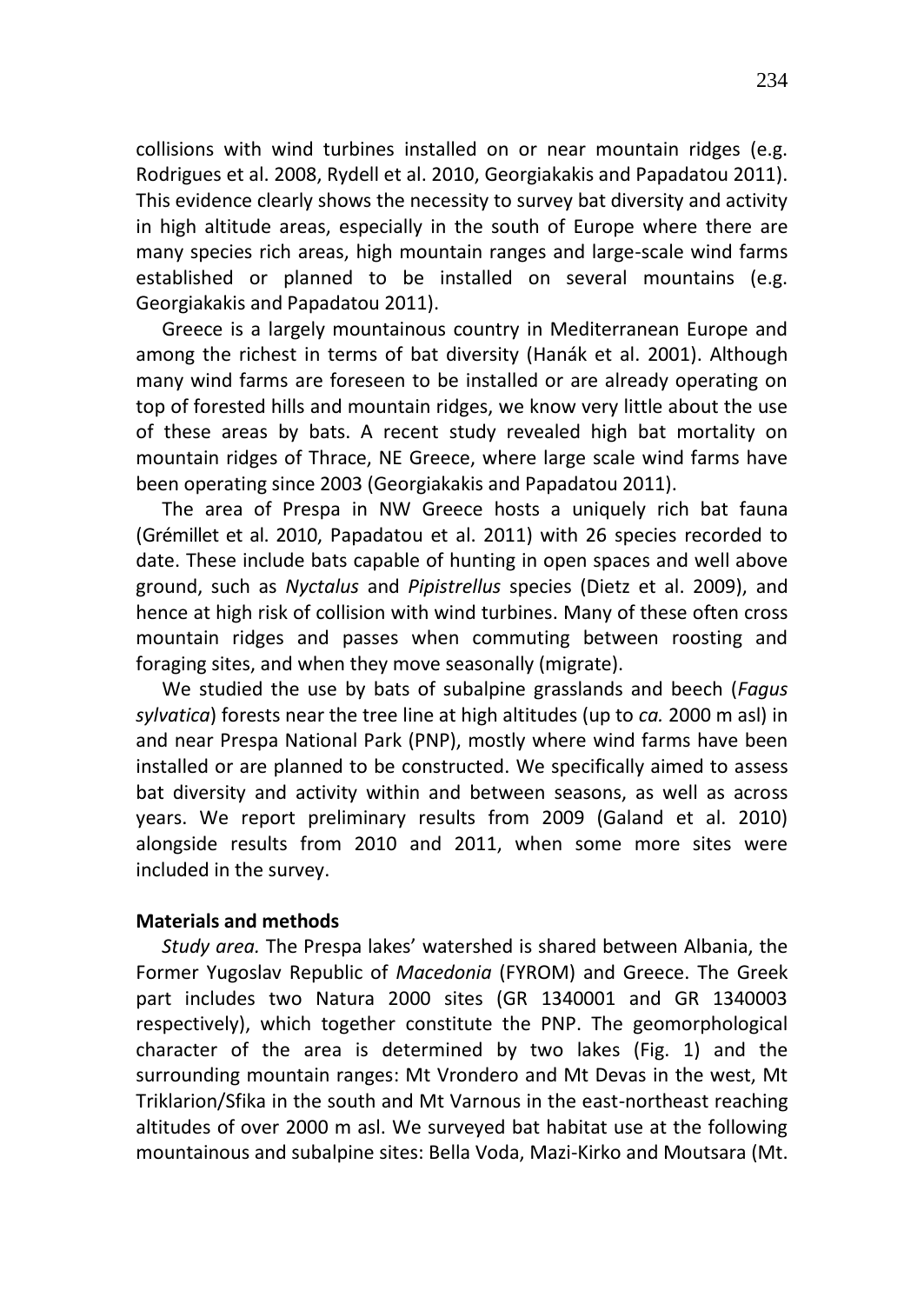Varnous), and Sfika (Mt. Triklarion) (Table 1 and Fig. 1). Study sites at Mt. Varnous (siliceous substrate) are dominated by *Nardus stricta* grasslands with *Vaccinium myrtilus* (bilberry) and *Juniperus communis* ssp. *nana* (creeping prickly juniper), while rocky habitats and patches of *Fagus sylvatica* (beech) and other trees may be present. The site of Sfika consists of calcareous grasslands with great floristic diversity, often with hamaephytes in dense tussocks, such as *Astragalus angustifolius*, and patches of trees or isolated trees such as *Quercus pubescens, Acer campestre, Sorbus aria*, *Prunus* spp (Vrahnakis et al. 2011).



**Figure 1.** Study sites (in capital letters; white lines are transects (source: Google Earth, 2012)

*Field techniques.* We used acoustic transects and point sampling, as well as mist-netting, to survey bat habitat use in summer and autumn. A large scale wind farm, consisting of 34 turbines, has already been constructed on Bella Voda. Sites at Mazi-Kirko and Sfika have also been proposed for wind farm development.

We performed within-year repeated surveys at Bella Voda and Mazi-Kirko. Bella Voda was surveyed once in summer 2009 (22/7/2009; Galand et al. 2010), twice in summer (20/07/2010, 2/8/2010) and once in autumn (30/9/2010) 2010. Mazi-Kirko was surveyed once in summer and once in autumn 2010 (31/7/2010 and 1/10/2010 respectively). The rest of the sites were surveyed once in summer 2010 and 2011 (Moutsara: 1/8/2010 and 22/7/2011; Sfika: 24/7/2010 and 21/7/2011). An additional site between Moutsara and Kirko was visited in summer 2011 (24/7/2011). During acoustic transects, observers walked along pre-defined routes (each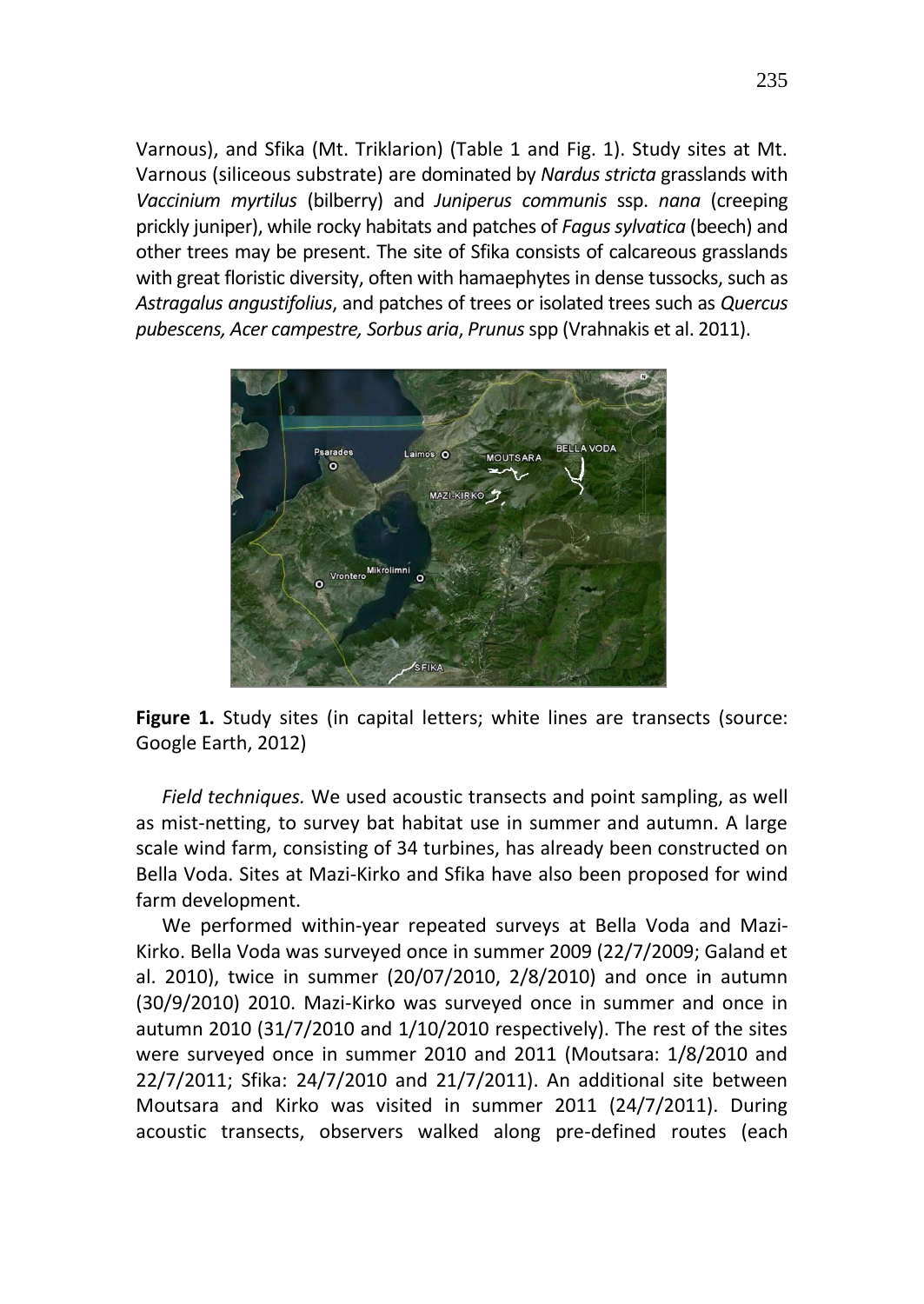approx. 2-4 km long) and recorded the echolocation calls of passing bats using time expansion bat detectors (models: D240x, D980, Pettersson Elektronik). When point sampling, observers stood at fixed points for approx. 3 hours after sunset to record bat calls (with time expansion detectors) and to estimate bat activity (with heterodyne detectors). For further details on the acoustic methods, see Galand et al. (2010). Finally, observers used mist-nets to capture bats in the evening near forest edges, across forest roads or above water pools in summer 2010 (all bats were almost immediately released on site after collection of biometric data).

*Acoustic species identification.* We identified bat species using frequency and time parameters of their calls through quick species identification or statistical models (Papadatou et al. 2008). Bat recordings were analysed with BatSound Pro 3.32 (Pettersson Elektronik). Several calls were identified on site using heterodyne detectors (Galand et al. 2010).

## **Results and discussion**

*Bella Voda.* Detailed accounts of the 2009 survey are given in Galand et al. (2010) and in Vrahnakis et al. (2010). Repeated acoustic transects (Fig. 1) showed that the site is generally heavily used by commuting and foraging *Tadarida teniotis* (Table 1) throughout the summer and in both 2009 and 2010. Repeated acoustic point sampling in both years on the mountain pass next to where the first wind turbine is installed (Prespa-Akritas-Florina ridge; Galand et al. 2010) showed that the specific location is heavily used by bats of several species (Table 1 and Galand et al. 2010). We believe these are bats mostly commuting from other areas (e.g. Florina plain and Pisoderi valley) to forage in the Prespa watershed, which is rich in hunting habitats and insect prey. The list includes at least 7 species (Table 1) that have been widely reported to be at high risk of collision with wind turbines (e.g. Rodrigues et al. 2008)*.* Bat activity may differ between nights, even on approximately the same dates with one year difference (Fig. 2).Therefore repeated sampling is necessary to improve the representativeness of sampling. In the autumn, overall activity decreases but there are still bats commuting over the mountain, even on cold nights (approx.  $4^{\circ}$ C).

*Mazi-Kirko.* The site (Fig. 1) is heavily used in summer by commuting and foraging bats from several species, including at least 7 species at high risk of collision with wind turbines (Table 1)*.* In autumn, bats still cross the subalpine grasslands to commute or hunt.

*Moutsara.* Only *N. noctula* was recorded near the highest point of the ridge, whereas the other species were found at lower altitudes, foraging near the tree line and along beech forest edges.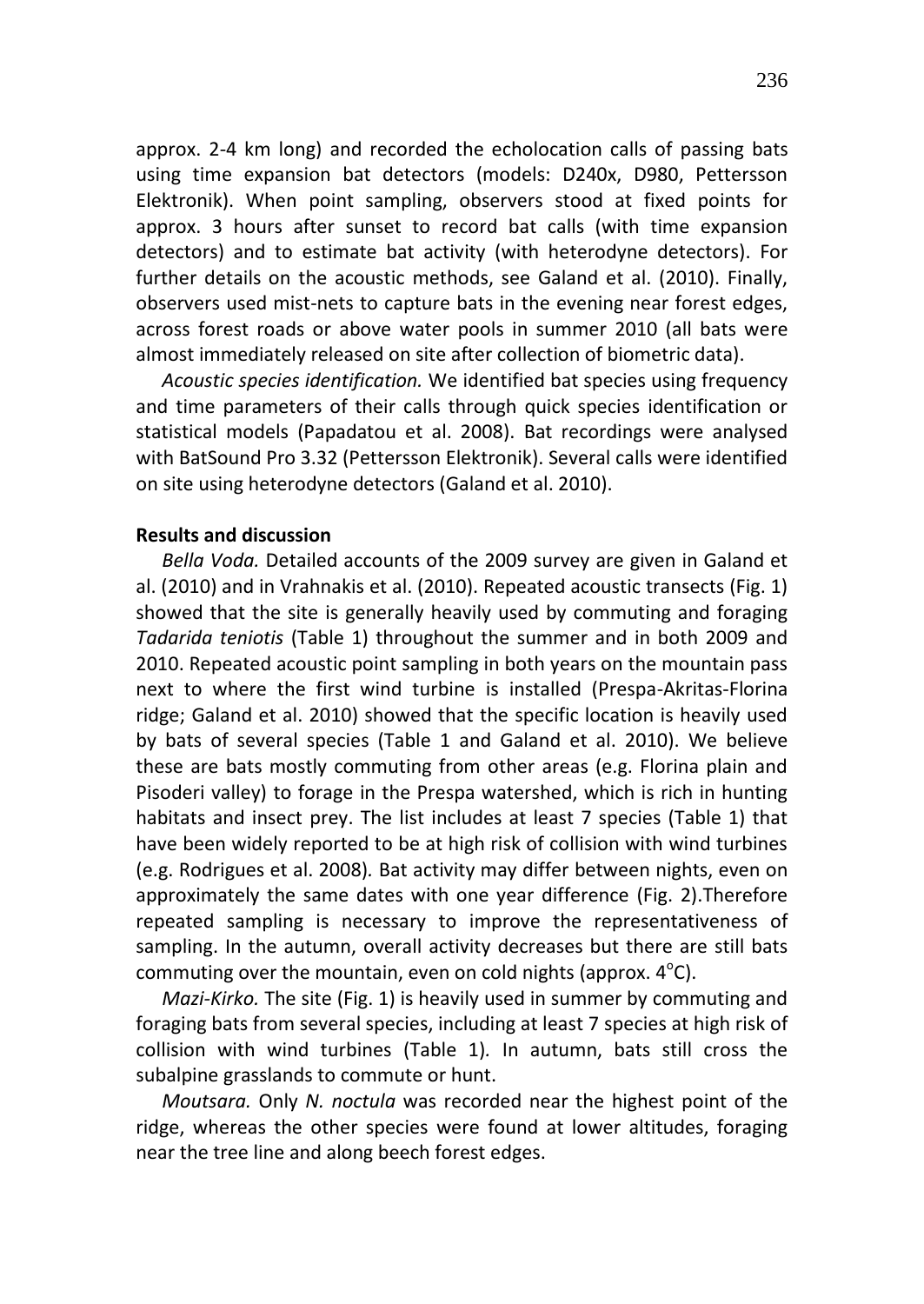| <b>Study site</b> | Altitude (m a.s.l.) | <b>Species</b>                                                                                                                                                                                                                                                |
|-------------------|---------------------|---------------------------------------------------------------------------------------------------------------------------------------------------------------------------------------------------------------------------------------------------------------|
| Bella Voda        | 1900-2000           | Tadarida teniotis, Pipistrellus pipistrellus,<br>P. nathusii, Hypsugo savii, Nyctalus<br>noctula, Miniopterus schreibersii,<br>N.<br>leisleri/ E. serotinus/ V. murinus, Myotis<br>myotis/M. blythii, Myotis species                                          |
| Mazi-Kirko        | 1900-2000           | P. pipistrellus, Hypsugo savii, Nyctalus<br>leisleri, N. noctula, M. schreibersii, T.<br>teniotis, P. nathusii/P. kuhlii, N. leisleri/ E.<br>serotinus/ V. murinus, M. schreibersii/<br><b>P.pygmaeus,</b> Myotis myotis/M. blythii,<br><i>Myotis</i> species |
| Moutsara          | 1700-2000           | R.<br>Rhinolophus hipposideros,<br>ferrumequinum, R. blasii, N. noctula,<br>Myotis blythii, Myotis species                                                                                                                                                    |
| Sfika             | 1400-1700           | Myotis mystacinus, M. blythii, M. nattererii,<br>P. pipistrellus, P. kuhlii, H. savii, M.<br>schreibersii, P. nathusii/P. kuhlii,<br>N.<br>leisleri/ E. serotinus/ V. Murinus                                                                                 |

**Table 1.** Study sites and species or species groups identified

NOTES: Altitudinal ranges are approximate. In **bold**: species at high risk of collision with wind turbines (e.g. Rodrigues et al. 2008). Some bats were not identified at species level, so it is likely that more species are present.



**Figure 2.** Bat activity on the Prespa-Akritas-Florina mountain pass over two summer nights. White bars: 22/7/2009, black bars: 20/7/2010. Nb of contacts: number of contacts with bats using a heterodyne bat detector.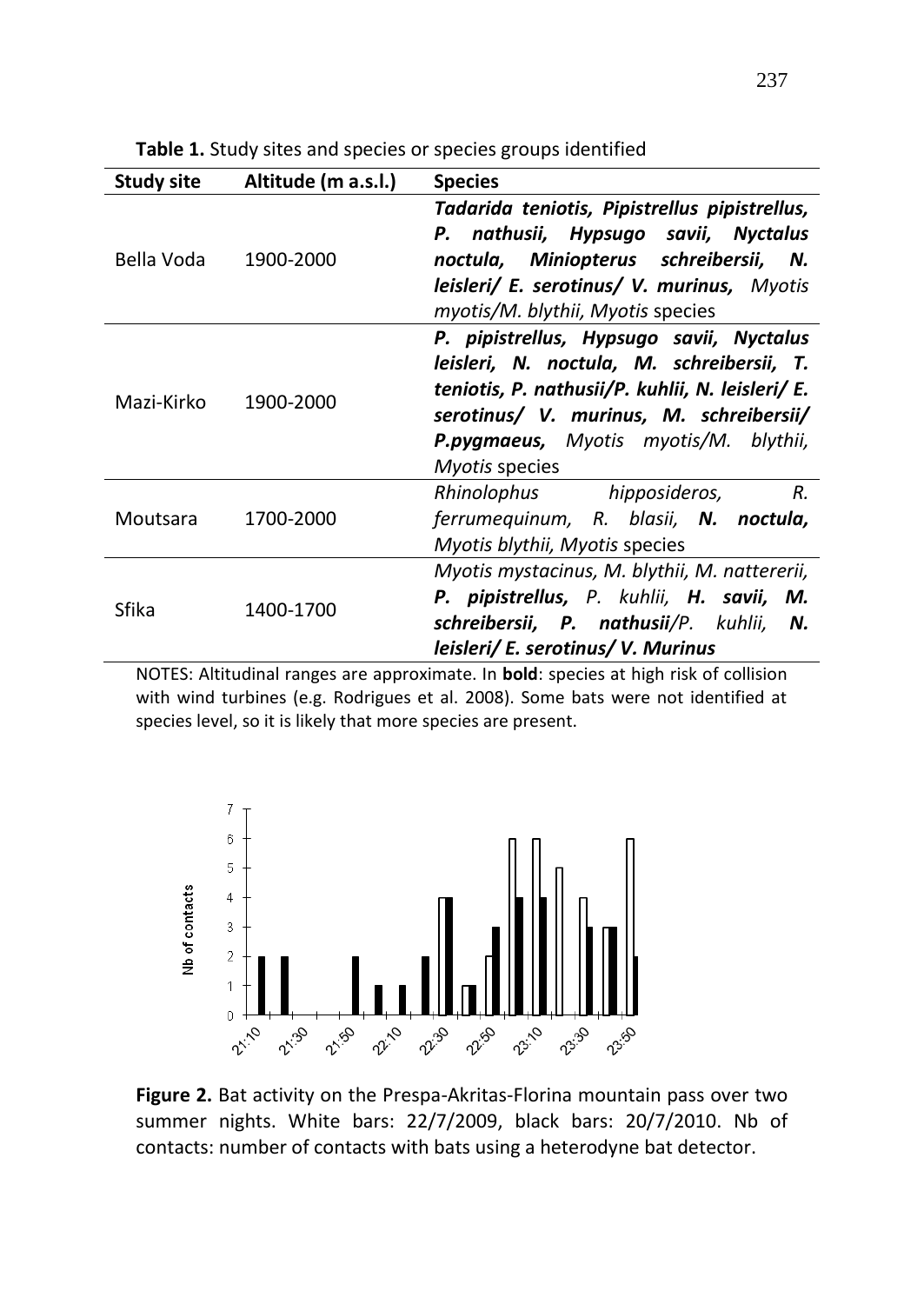*Sfika*. We covered a large area near the Prespa watershed, in Krystallopigi basin (Fig. 1). The highest activity of most species (Table 1) was recorded towards the lower and less exposed locations.

Our results show that subalpine grasslands and forests near the tree line are used by many bats, since both bat diversity and activity were high. The establishment of wind farms may therefore negatively impact on bats, as has been shown in other areas of Europe, including Greece (e.g. Rodrigues et al. 2008, Rydell et al. 2010, Georgiakakis and Papadatou 2011). This is particularly important for species that have been reported to be at high risk of collision with the turbines (e.g. Rodrigues et al. 2008), such as *N. leisleri, N. noctula, P. pipistrellus, P. nathusii, H. savii* and *T. teniotis,* which are present in these areas. Long-term systematic monitoring surveys of the bat fauna are therefore a prerequisite prior to the establishment of wind farms in these areas. Post-construction monitoring surveys are equally essential to assess bat mortality due to collision with turbines (e.g. at Bella Voda). If monitoring reveals bat mortality, mitigation measures such as curtailment of turbines at wind speeds lower than 6.0 m/sec should be implemented during night-time without significant loss in the production of electricity (e.g. Arnett et al. 2011).

### **Acknowledgements**

We are grateful to the Society for the Protection of Prespa (SPP) for all their support and to all people who helped with the fieldwork. Much of this work was done within the framework of the Action Plan for the conservation of bats of Prespa compiled in 2011 and funded by the SPP. We thank an anonymous reviewer for useful comments that helped to improve the manuscript.

#### **References**

**Arnett E.B., M.M.P. Huso, M.R. Schirmacher and J.P. Hayes. 2011.** Altering turbine speed reduces bat mortality at wind-energy facilities. Frontiers *in Ecology and the Environment*, 9: 209–214.

**Galand N., S. Declercq, T. Cheyrezy, S.J. Puechmaille, N. Deguines, X. Grémillet, E. Papadatou and Y. Kazoglou. 2010.** Bat survey on the subalpine grasslands of Mt Varnous (Florina, Greece): preliminary results. In: In: A. Sidiropoulou, K. Mantzanas and I. Ispikoudis (eds). Range Science and Life Quality. Proceedings of the 7th Panhellenic Rangeland Congress. pp. 305-314.

**Georgiakakis P. and E. Papadatou. 2011.** Impacts of wind farms on bats, Thrace, Greece, for the period July 2008-August 2010. WWF Greece, Athens. 48 pp. (*in Greek*)

**Grémillet X., T. Dubos, T. Le Campion. 2010.** Bilan chiroptérologique des prospections estivales organisées jusqu'en 2007 par le Groupe Mammalogique Breton dans le Parc National de Prespa, Macédoine occidentale (Grèce). *Symbioses,* 25:1-6.